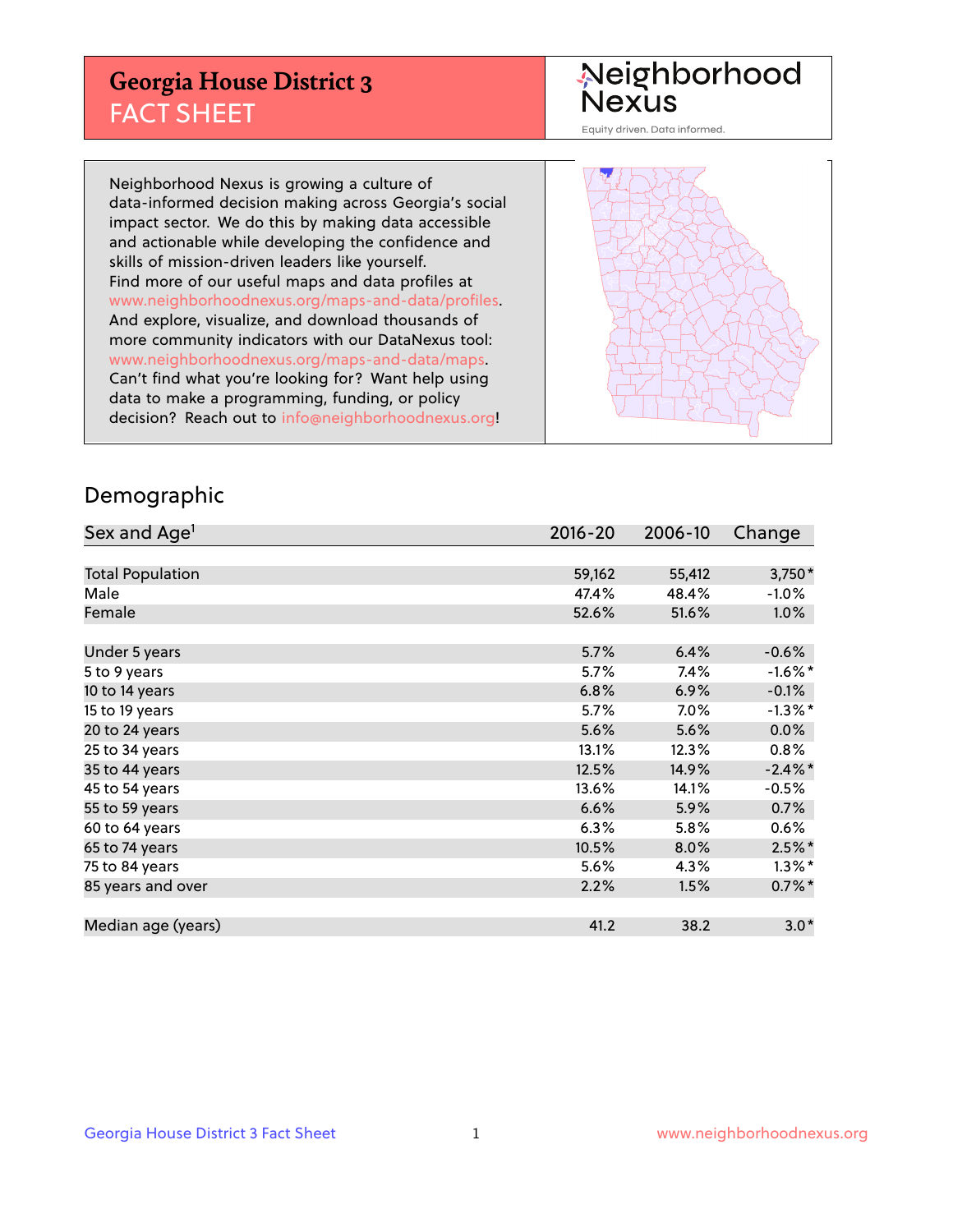## Demographic, continued...

| Race <sup>2</sup>                                            | $2016 - 20$    | 2006-10 | Change       |
|--------------------------------------------------------------|----------------|---------|--------------|
| <b>Total population</b>                                      | 59,162         | 55,412  | $3,750*$     |
| One race                                                     | 97.2%          | 98.1%   | $-0.9%$      |
| White                                                        | 91.0%          | 94.2%   | $-3.1\%$ *   |
| <b>Black or African American</b>                             | 2.3%           | 2.1%    | 0.3%         |
| American Indian and Alaska Native                            | 0.4%           | 0.2%    | 0.1%         |
| Asian                                                        | 1.5%           | 1.0%    | 0.5%         |
| Native Hawaiian and Other Pacific Islander                   | 0.1%           | 0.0%    | 0.0%         |
| Some other race                                              | 1.8%           | 0.6%    | $1.3\%$ *    |
| Two or more races                                            | 2.8%           | 1.9%    | $0.9\%$ *    |
| Race alone or in combination with other race(s) <sup>3</sup> | $2016 - 20$    | 2006-10 | Change       |
| Total population                                             | 59,162         | 55,412  | 3,750*       |
| White                                                        | 93.8%          | 96.0%   | $-2.2%$ *    |
| <b>Black or African American</b>                             | 4.1%           | 2.7%    | $1.4\%$ *    |
| American Indian and Alaska Native                            | 1.0%           | 0.9%    | 0.2%         |
| Asian                                                        | 1.9%           | 1.3%    | 0.6%         |
| Native Hawaiian and Other Pacific Islander                   | 0.1%           | 0.0%    | 0.1%         |
| Some other race                                              | 1.9%           | 1.1%    | $0.9\%$ *    |
| Hispanic or Latino and Race <sup>4</sup>                     | $2016 - 20$    | 2006-10 | Change       |
| Total population                                             | 59,162         | 55,412  | $3,750*$     |
| Hispanic or Latino (of any race)                             | 3.2%           | 2.0%    | $1.3\%$ *    |
| Not Hispanic or Latino                                       | 96.8%          | 98.0%   | $-1.3\%$ *   |
| White alone                                                  | 89.7%          | 93.0%   | $-3.3\%$ *   |
| Black or African American alone                              | 2.1%           | 2.1%    | 0.1%         |
| American Indian and Alaska Native alone                      | 0.3%           | 0.2%    | 0.1%         |
| Asian alone                                                  | 1.5%           | 1.0%    | 0.5%         |
| Native Hawaiian and Other Pacific Islander alone             | 0.1%           | 0.0%    | 0.0%         |
| Some other race alone                                        | 0.3%           | 0.2%    | 0.1%         |
| Two or more races                                            | 2.7%           | 1.4%    | $1.3\%$ *    |
| U.S. Citizenship Status <sup>5</sup>                         | $2016 - 20$    | 2006-10 | Change       |
|                                                              |                |         |              |
| Foreign-born population<br>Naturalized U.S. citizen          | 1,571          | 1,119   | 451*<br>1.3% |
|                                                              | 48.4%<br>51.6% | 47.1%   |              |
| Not a U.S. citizen                                           |                | 52.9%   | $-1.3%$      |
| Citizen, Voting Age Population <sup>6</sup>                  | $2016 - 20$    | 2006-10 | Change       |
| Citizen, 18 and over population                              | 45,336         | 40,993  | $4,343*$     |
| Male                                                         | 46.2%          | 47.0%   | $-0.8%$      |
| Female                                                       | 53.8%          | 53.0%   | 0.8%         |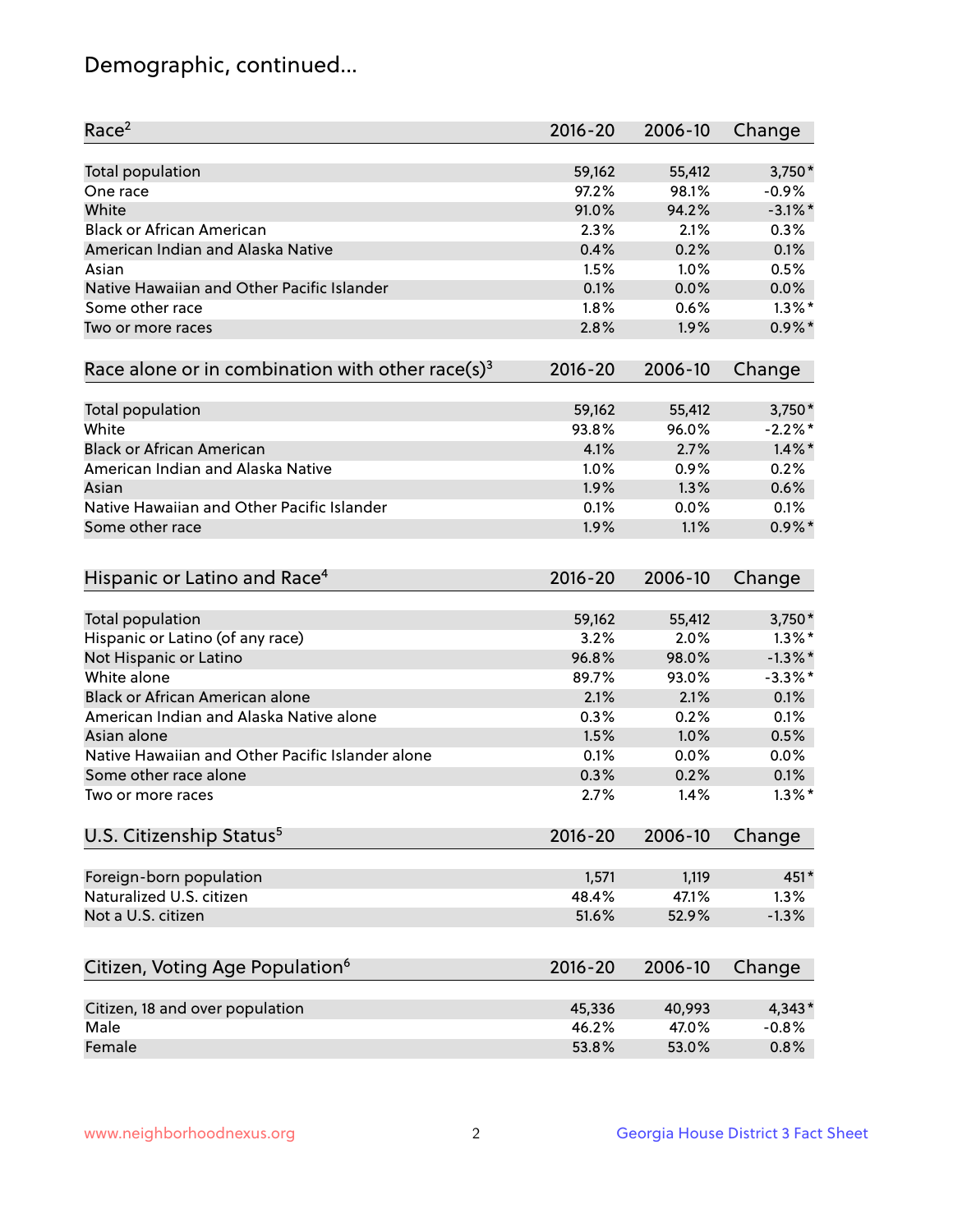#### Economic

| Income <sup>7</sup>                                 | $2016 - 20$ | 2006-10 | Change     |
|-----------------------------------------------------|-------------|---------|------------|
|                                                     |             |         |            |
| All households                                      | 22,458      | 21,408  | $1,050*$   |
| Less than \$10,000                                  | 5.0%        | 6.3%    | $-1.3%$    |
| \$10,000 to \$14,999                                | 5.3%        | 6.4%    | $-1.1%$    |
| \$15,000 to \$24,999                                | 8.5%        | 12.3%   | $-3.7%$ *  |
| \$25,000 to \$34,999                                | 10.7%       | 14.4%   | $-3.8\%$ * |
| \$35,000 to \$49,999                                | 15.4%       | 15.9%   | $-0.4%$    |
| \$50,000 to \$74,999                                | 18.6%       | 19.1%   | $-0.5%$    |
| \$75,000 to \$99,999                                | 14.2%       | 12.3%   | 1.9%       |
| \$100,000 to \$149,999                              | 14.9%       | 10.0%   | 4.9%*      |
| \$150,000 to \$199,999                              | 3.6%        | 1.8%    | $1.8\%$ *  |
| \$200,000 or more                                   | 3.8%        | 1.5%    | $2.3\%$ *  |
| Median household income (dollars)                   | 56,370      | 44,879  | 11,492*    |
| Mean household income (dollars)                     | 70,456      | 56,351  | 14,105*    |
| With earnings                                       | 74.9%       | 78.7%   | $-3.8\%$ * |
| Mean earnings (dollars)                             | 73,675      | 58,126  | 15,549*    |
| <b>With Social Security</b>                         | 37.0%       | 32.1%   | 4.9%*      |
| Mean Social Security income (dollars)               | 21,449      | 16,007  | $5,442*$   |
| With retirement income                              | 20.9%       | 15.9%   | 4.9%*      |
| Mean retirement income (dollars)                    | 21,897      | 15,562  | $6,335*$   |
| With Supplemental Security Income                   | 4.1%        | 4.3%    | $-0.3%$    |
| Mean Supplemental Security Income (dollars)         | 8,092       | 7,898   | 194        |
| With cash public assistance income                  | 1.6%        | 1.5%    | 0.0%       |
| Mean cash public assistance income (dollars)        | 533         | 2,397   | $-1,864*$  |
| With Food Stamp/SNAP benefits in the past 12 months | 10.9%       | 9.2%    | 1.7%       |
|                                                     |             |         |            |
| Families                                            | 15,888      | 15,287  | 601        |
| Less than \$10,000                                  | 4.2%        | 3.4%    | 0.8%       |
| \$10,000 to \$14,999                                | 1.5%        | 3.1%    | $-1.6\%$ * |
| \$15,000 to \$24,999                                | 4.6%        | 8.8%    | $-4.1\%$ * |
| \$25,000 to \$34,999                                | 8.2%        | 12.8%   | $-4.6\%$ * |
| \$35,000 to \$49,999                                | 15.4%       | 17.6%   | $-2.2%$    |
| \$50,000 to \$74,999                                | 20.6%       | 22.1%   | $-1.6%$    |
| \$75,000 to \$99,999                                | 16.8%       | 14.7%   | 2.0%       |
| \$100,000 to \$149,999                              | 19.5%       | 13.0%   | $6.5%$ *   |
| \$150,000 to \$199,999                              | 4.3%        | 2.4%    | $1.9\%$ *  |
| \$200,000 or more                                   | 4.9%        | 2.1%    | $2.8\%$ *  |
| Median family income (dollars)                      | 69,486      | 54,415  | 15,071*    |
| Mean family income (dollars)                        | 81,298      | 65,457  | 15,841*    |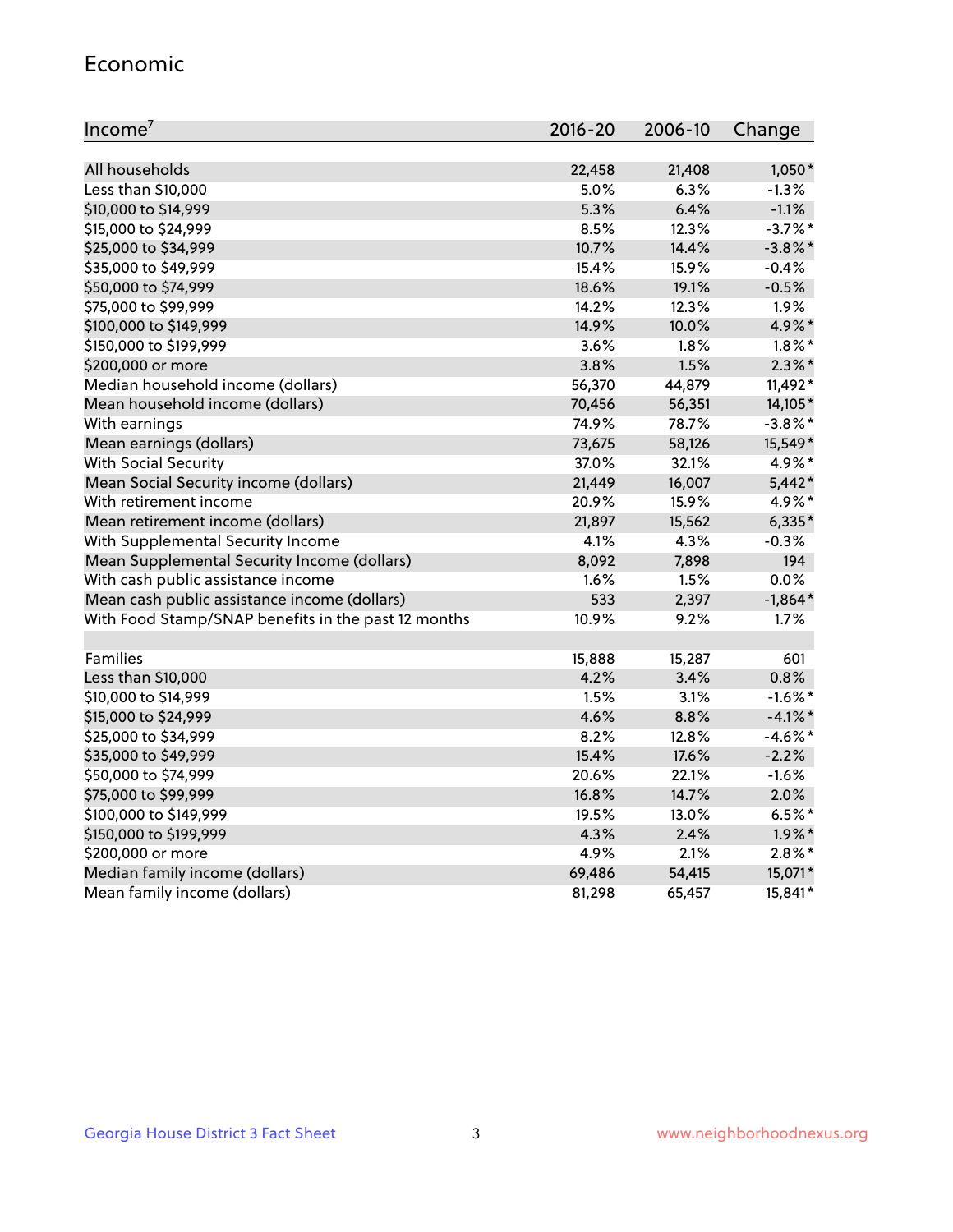## Economic, continued...

| Income, continued <sup>8</sup>                           | $2016 - 20$ | 2006-10       | Change   |
|----------------------------------------------------------|-------------|---------------|----------|
|                                                          |             |               |          |
| Nonfamily households                                     | 6,570       | 6,121         | 449      |
| Median nonfamily income (dollars)                        | 29,634      | 24,090        | 5,544*   |
| Mean nonfamily income (dollars)                          | 40,985      | 30,635        | 10,350*  |
|                                                          |             |               |          |
| Median earnings for workers (dollars)                    | 33,389      | 28,569        | 4,820*   |
| Median earnings for male full-time, year-round workers   | 48,827      | 39,122        | 9,706*   |
| (dollars)                                                |             |               |          |
| Median earnings for female full-time, year-round workers | 39,383      | 32,230        | $7,154*$ |
| (dollars)                                                |             |               |          |
|                                                          |             |               |          |
| Per capita income (dollars)                              | 27,968      | 22,107        | 5,861*   |
|                                                          |             |               |          |
|                                                          | $2016 - 20$ | 2006-10       |          |
| Families and People Below Poverty Level <sup>9</sup>     |             |               | Change   |
| All families                                             | 8.0%        |               | $-1.0%$  |
| With related children under 18 years                     | 13.7%       | 9.0%<br>14.2% | $-0.5%$  |
|                                                          |             | 19.2%         | 11.5%    |
| With related children under 5 years only                 | 30.8%       |               |          |
| Married couple families                                  | 3.0%        | 4.7%          | $-1.7%$  |
| With related children under 18 years                     | 4.5%        | 7.6%          | $-3.1%$  |
| With related children under 5 years only                 | 5.7%        | 9.0%          | $-3.4%$  |
| Families with female householder, no husband present     | 29.9%       | 27.4%         | 2.5%     |
| With related children under 18 years                     | 45.1%       | 33.7%         | 11.4%    |
| With related children under 5 years only                 | 79.4%       | 41.1%         | 38.3%    |
| All people                                               | 10.0%       | 11.9%         | $-1.9%$  |
| Under 18 years                                           | 13.4%       | 15.8%         | $-2.4%$  |
| Related children under 18 years                          | 13.2%       | 15.2%         | $-2.0%$  |
| Related children under 5 years                           | 27.1%       | 22.3%         | 4.9%     |
| Related children 5 to 17 years                           | 8.3%        | 12.7%         | $-4.5%$  |
| 18 years and over                                        | 9.0%        | 10.5%         | $-1.6%$  |
| 18 to 64 years                                           | 9.7%        | 10.8%         | $-1.1%$  |
| 65 years and over                                        | 6.7%        | 9.2%          | $-2.6%$  |
| People in families                                       | 7.7%        | 9.5%          | $-1.8%$  |
| Unrelated individuals 15 years and over                  | 22.5%       | 25.4%         | $-2.9%$  |
|                                                          |             |               |          |
| Non-Hispanic white people                                | 9.9%        | 11.8%         | $-1.9%$  |
| Black or African-American people                         | 17.9%       | 12.3%         | 5.6%     |
| Asian people                                             | 16.5%       | 7.8%          | 8.6%     |
| Hispanic or Latino people                                | 5.3%        | 20.7%         | $-15.4%$ |
|                                                          |             |               |          |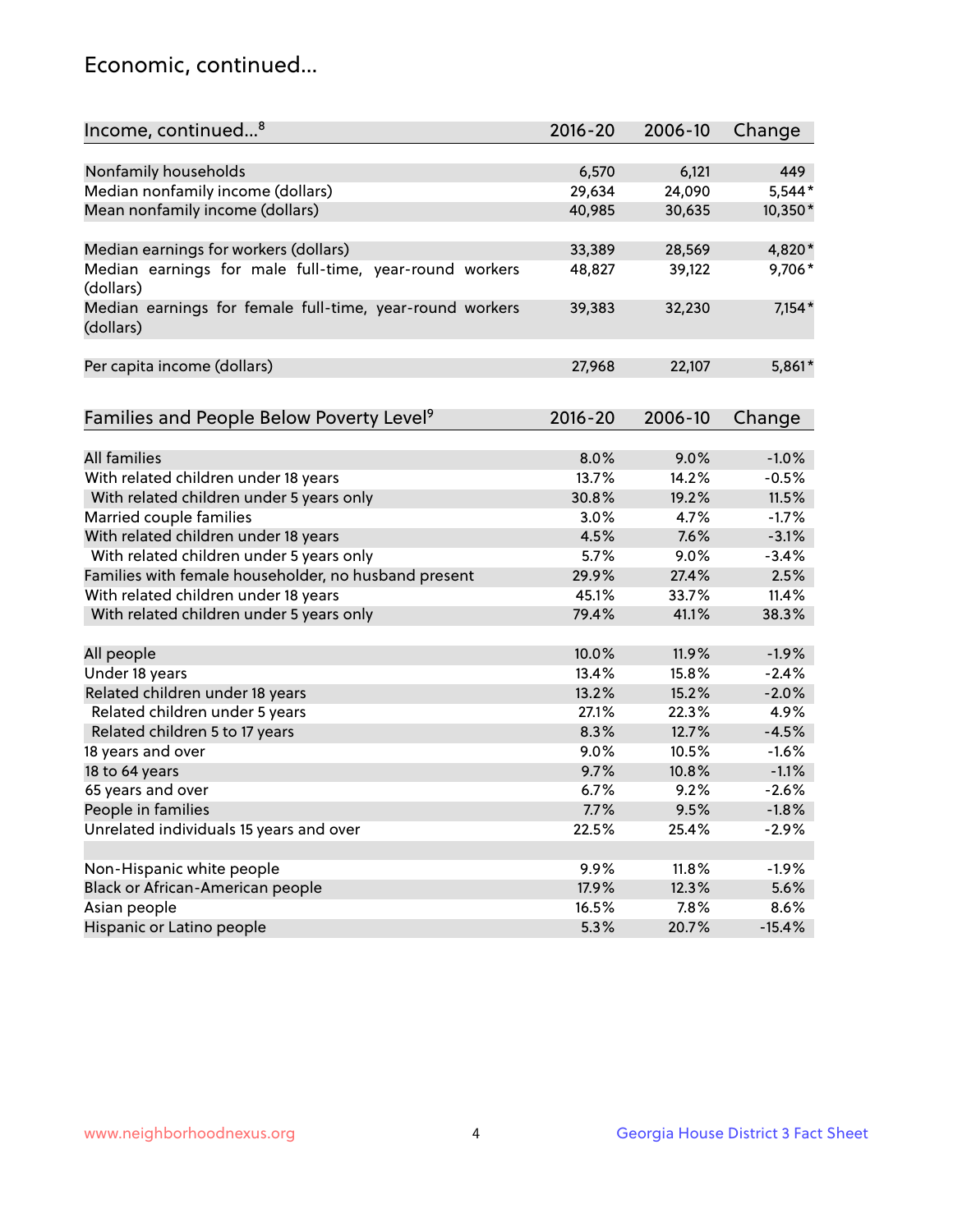## Employment

| Employment Status <sup>10</sup>                                             | $2016 - 20$ | 2006-10 | Change     |
|-----------------------------------------------------------------------------|-------------|---------|------------|
|                                                                             |             |         |            |
| Population 16 years and over<br>In labor force                              | 47,608      | 43,235  | 4,373*     |
| Civilian labor force                                                        | 61.1%       | 64.5%   | $-3.4%$    |
|                                                                             | 61.1%       | 64.5%   | $-3.4\%$ * |
| Employed                                                                    | 58.9%       | 59.8%   | $-1.0%$    |
| Unemployed                                                                  | 2.2%        | 4.7%    | $-2.5%$    |
| <b>Armed Forces</b>                                                         | 0.1%        | 0.0%    | 0.0%       |
| Not in labor force                                                          | 38.9%       | 35.5%   | 3.4%       |
| Civilian labor force                                                        | 29,076      | 27,889  | 1,187      |
|                                                                             | 3.6%        | 7.2%    |            |
| <b>Unemployment Rate</b>                                                    |             |         | $-3.6%$    |
| Females 16 years and over                                                   | 25,358      | 22,888  | 2,469*     |
| In labor force                                                              | 54.8%       | 59.3%   | $-4.5%$    |
| Civilian labor force                                                        | 54.8%       | 59.3%   | $-4.5%$    |
| Employed                                                                    | 53.2%       | 55.0%   | $-1.8%$    |
|                                                                             |             |         |            |
| Own children of the householder under 6 years                               | 4,007       | 4,209   | $-202$     |
| All parents in family in labor force                                        | 49.5%       | 72.9%   | $-23.3%$ * |
|                                                                             |             |         |            |
| Own children of the householder 6 to 17 years                               | 8,425       | 8,816   | $-392$     |
| All parents in family in labor force                                        | 65.8%       | 75.4%   | $-9.6%$ *  |
|                                                                             |             |         |            |
| Industry <sup>11</sup>                                                      | $2016 - 20$ | 2006-10 | Change     |
|                                                                             |             |         |            |
| Civilian employed population 16 years and over                              | 28,027      | 25,875  | $2,152*$   |
| Agriculture, forestry, fishing and hunting, and mining                      | 0.7%        | 0.8%    | $-0.1%$    |
| Construction                                                                | 11.0%       | 7.9%    | $3.1\%$ *  |
| Manufacturing                                                               | 14.3%       | 15.6%   | $-1.3%$    |
| Wholesale trade                                                             | 1.7%        | 2.8%    | $-1.1%$    |
| Retail trade                                                                | 13.8%       | 11.6%   | $2.2\%$ *  |
| Transportation and warehousing, and utilities                               | 7.1%        | 8.0%    | $-0.9%$    |
| Information                                                                 | 1.0%        | 2.0%    | $-1.0%$    |
| Finance and insurance, and real estate and rental and leasing               | 6.9%        | 7.6%    | $-0.7%$    |
| Professional, scientific, and management, and administrative                | 7.4%        | 6.8%    | 0.6%       |
| and waste management services                                               |             |         |            |
| Educational services, and health care and social assistance                 | 18.3%       | 21.6%   | $-3.3\%$ * |
| Arts, entertainment, and recreation, and accommodation and<br>food services | 10.1%       | 6.6%    | $3.5\%$ *  |
| Other services, except public administration                                | 5.3%        | 5.6%    | $-0.3%$    |
| Public administration                                                       | 2.3%        | 3.2%    | $-0.9%$    |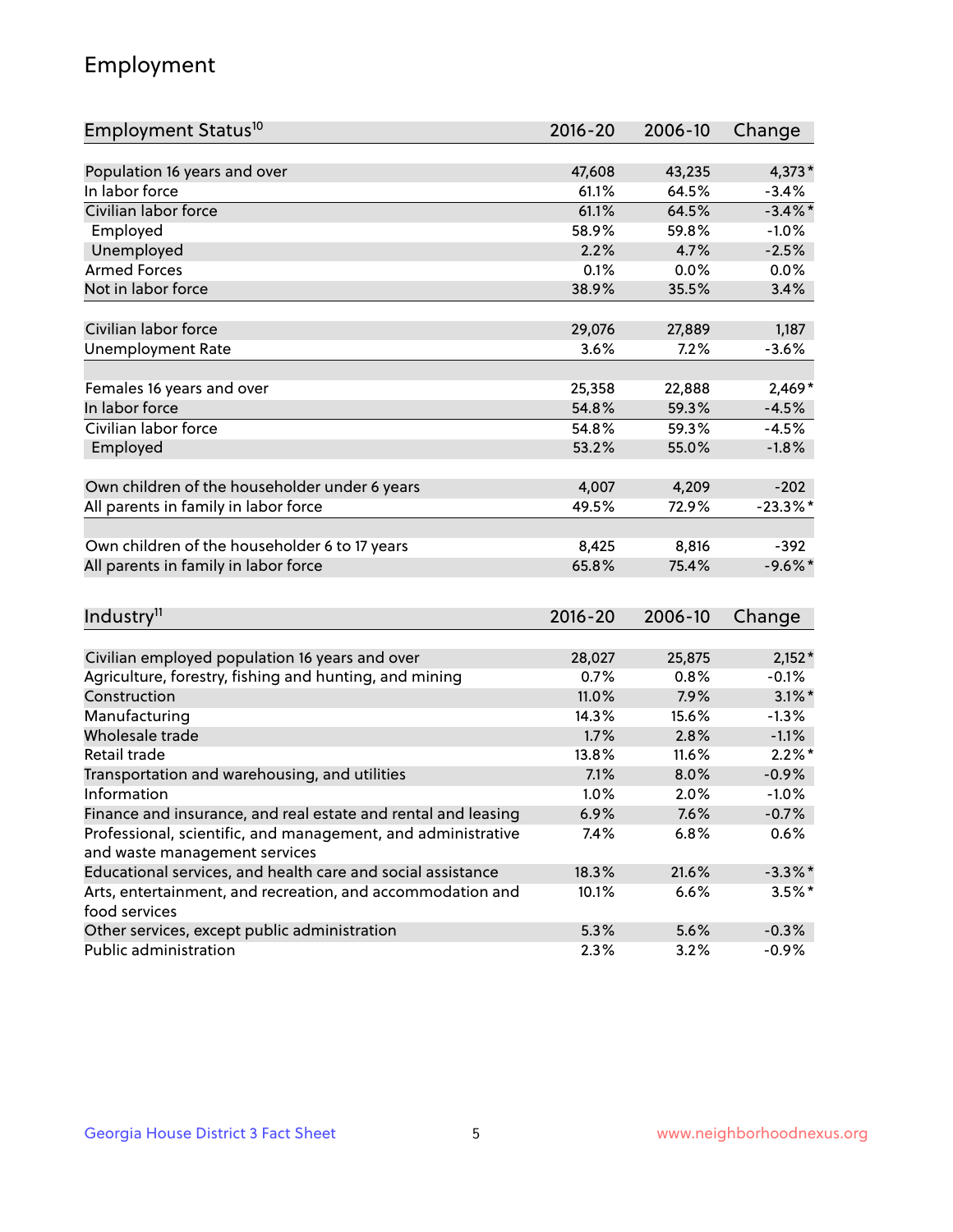## Employment, continued...

| Occupation <sup>12</sup>                                                    | $2016 - 20$ | 2006-10 | Change     |
|-----------------------------------------------------------------------------|-------------|---------|------------|
| Civilian employed population 16 years and over                              | 28,027      | 25,875  | $2,152*$   |
| Management, business, science, and arts occupations                         | 31.3%       | 29.9%   | 1.4%       |
| Service occupations                                                         | 14.2%       | 13.5%   | 0.7%       |
| Sales and office occupations                                                | 26.3%       | 30.0%   | $-3.7\%$ * |
|                                                                             |             | 10.4%   | 2.2%       |
| Natural<br>and<br>resources,<br>construction,<br>maintenance<br>occupations | 12.7%       |         |            |
| Production, transportation, and material moving occupations                 | 15.5%       | 16.1%   | $-0.7%$    |
| Class of Worker <sup>13</sup>                                               | $2016 - 20$ | 2006-10 | Change     |
|                                                                             |             |         |            |
| Civilian employed population 16 years and over                              | 28,027      | 25,875  | $2,152*$   |
| Private wage and salary workers                                             | 83.5%       | 80.5%   | 3.0%       |
| Government workers                                                          | 10.2%       | 13.1%   | $-2.8%$    |
| Self-employed in own not incorporated business workers                      | 6.2%        | 6.2%    | 0.0%       |
| Unpaid family workers                                                       | 0.0%        | 0.2%    | $-0.2%$    |
| Job Flows <sup>14</sup>                                                     | 2019        | 2010    | Change     |
|                                                                             |             |         |            |
| Total Jobs in district                                                      | 13,713      | 14,004  | $-291$     |
| Held by residents of district                                               | 29.8%       | 27.3%   | 2.4%       |
| Held by non-residents of district                                           | 70.2%       | 72.7%   | $-2.4%$    |
| Jobs by Industry Sector <sup>15</sup>                                       | 2019        | 2010    | Change     |
|                                                                             |             |         |            |
| Total Jobs in district                                                      | 13,713      | 14,004  | $-291$     |
| Goods Producing sectors                                                     | 15.6%       | 16.8%   | $-1.2%$    |
| Trade, Transportation, and Utilities sectors                                | 28.1%       | 29.5%   | $-1.4%$    |
| All Other Services sectors                                                  | 56.3%       | 53.7%   | 2.6%       |
| Total Jobs in district held by district residents                           | 4,080       | 3,829   | 251        |
| <b>Goods Producing sectors</b>                                              | 16.9%       | 12.8%   | 4.0%       |
| Trade, Transportation, and Utilities sectors                                | 19.9%       | 18.4%   | 1.4%       |
| All Other Services sectors                                                  | 63.3%       | 68.7%   | $-5.5%$    |
|                                                                             |             |         |            |
| Jobs by Earnings <sup>16</sup>                                              | 2019        | 2010    | Change     |
|                                                                             |             |         |            |
| Total Jobs in district                                                      | 13,713      | 14,004  | $-291$     |
| Jobs with earnings \$1250/month or less                                     | 31.1%       | 28.8%   | 2.3%       |
| Jobs with earnings \$1251/month to \$3333/month                             | 39.0%       | 46.6%   | $-7.5%$    |
| Jobs with earnings greater than \$3333/month                                | 29.9%       | 24.6%   | 5.2%       |
| Total Jobs in district held by district residents                           | 4,080       | 3,829   | 251        |
| Jobs with earnings \$1250/month or less                                     | 33.9%       | 32.8%   | 1.2%       |
| Jobs with earnings \$1251/month to \$3333/month                             | 37.6%       | 44.2%   | $-6.6%$    |
| Jobs with earnings greater than \$3333/month                                | 28.4%       | 23.0%   | 5.4%       |
|                                                                             |             |         |            |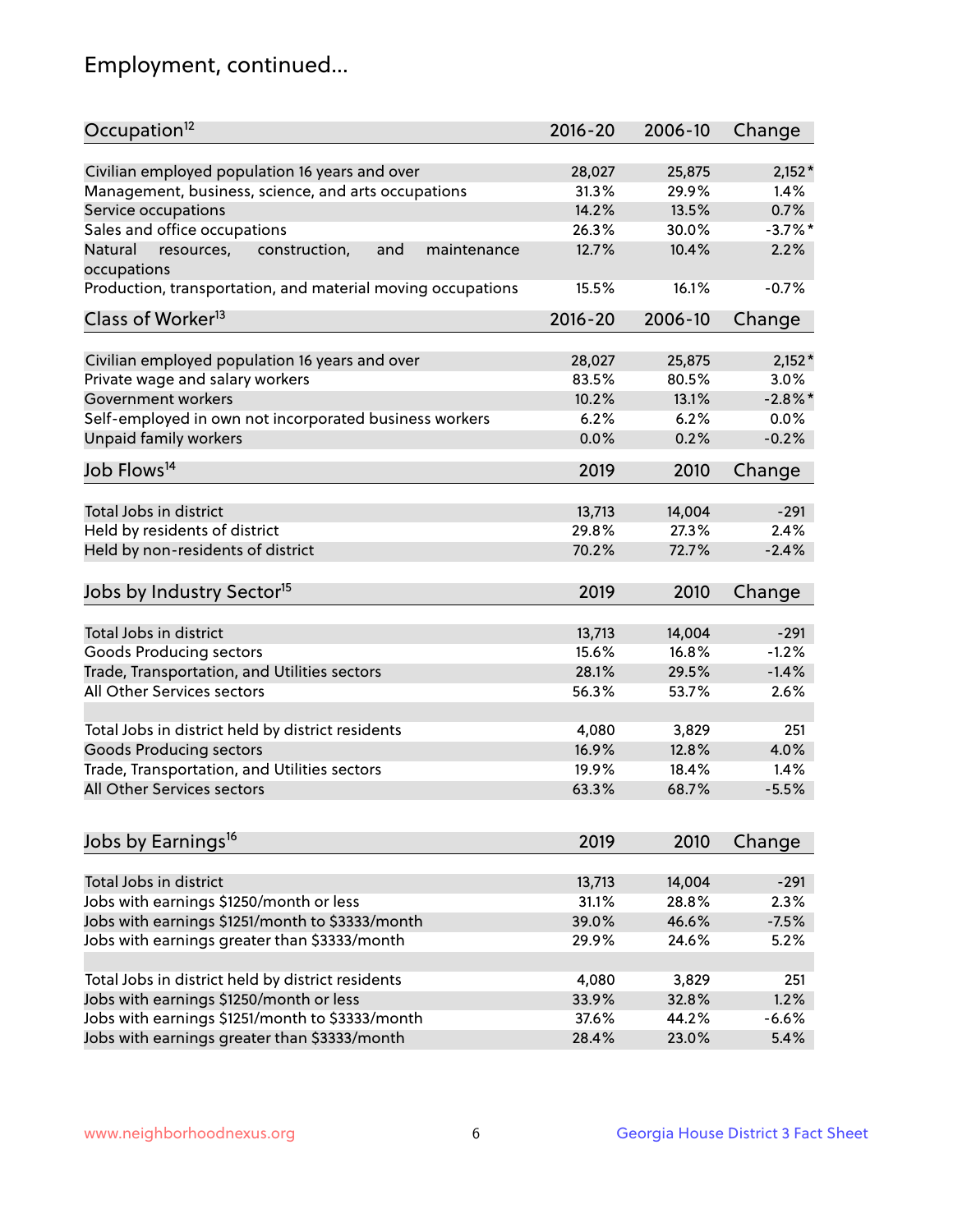## Employment, continued...

| Change  |
|---------|
|         |
| $-291$  |
| 3.8%    |
| $-7.4%$ |
| 3.6%    |
|         |
| 251     |
| 2.7%    |
| $-6.7%$ |
| 4.0%    |
|         |

#### Education

| School Enrollment <sup>18</sup>                | $2016 - 20$ | 2006-10 | Change     |
|------------------------------------------------|-------------|---------|------------|
|                                                |             |         |            |
| Population 3 years and over enrolled in school | 13,425      | 13,936  | $-511$     |
| Nursery school, preschool                      | 5.6%        | 7.4%    | $-1.8%$    |
| Kindergarten                                   | 6.1%        | 6.7%    | $-0.6%$    |
| Elementary school (grades 1-8)                 | 45.9%       | 44.8%   | 1.1%       |
| High school (grades 9-12)                      | 22.2%       | 22.5%   | $-0.3%$    |
| College or graduate school                     | 20.2%       | 18.7%   | 1.5%       |
| Educational Attainment <sup>19</sup>           | $2016 - 20$ | 2006-10 | Change     |
|                                                |             |         |            |
| Population 25 years and over                   | 41,653      | 36,992  | 4,660*     |
| Less than 9th grade                            | 3.4%        | 6.3%    | $-2.9%$ *  |
| 9th to 12th grade, no diploma                  | 8.2%        | 12.2%   | $-4.0\%$ * |
| High school graduate (includes equivalency)    | 33.3%       | 31.6%   | 1.7%       |
| Some college, no degree                        | 24.3%       | 24.6%   | $-0.3%$    |
| Associate's degree                             | 8.1%        | 8.4%    | $-0.2%$    |
| Bachelor's degree                              | 15.5%       | 12.0%   | $3.5\%$ *  |
| Graduate or professional degree                | 7.2%        | $5.0\%$ | 2.2%       |
|                                                |             |         |            |
| Percent high school graduate or higher         | 88.4%       | 81.5%   | $6.9\%*$   |
| Percent bachelor's degree or higher            | 22.7%       | 17.0%   | $5.7\%$ *  |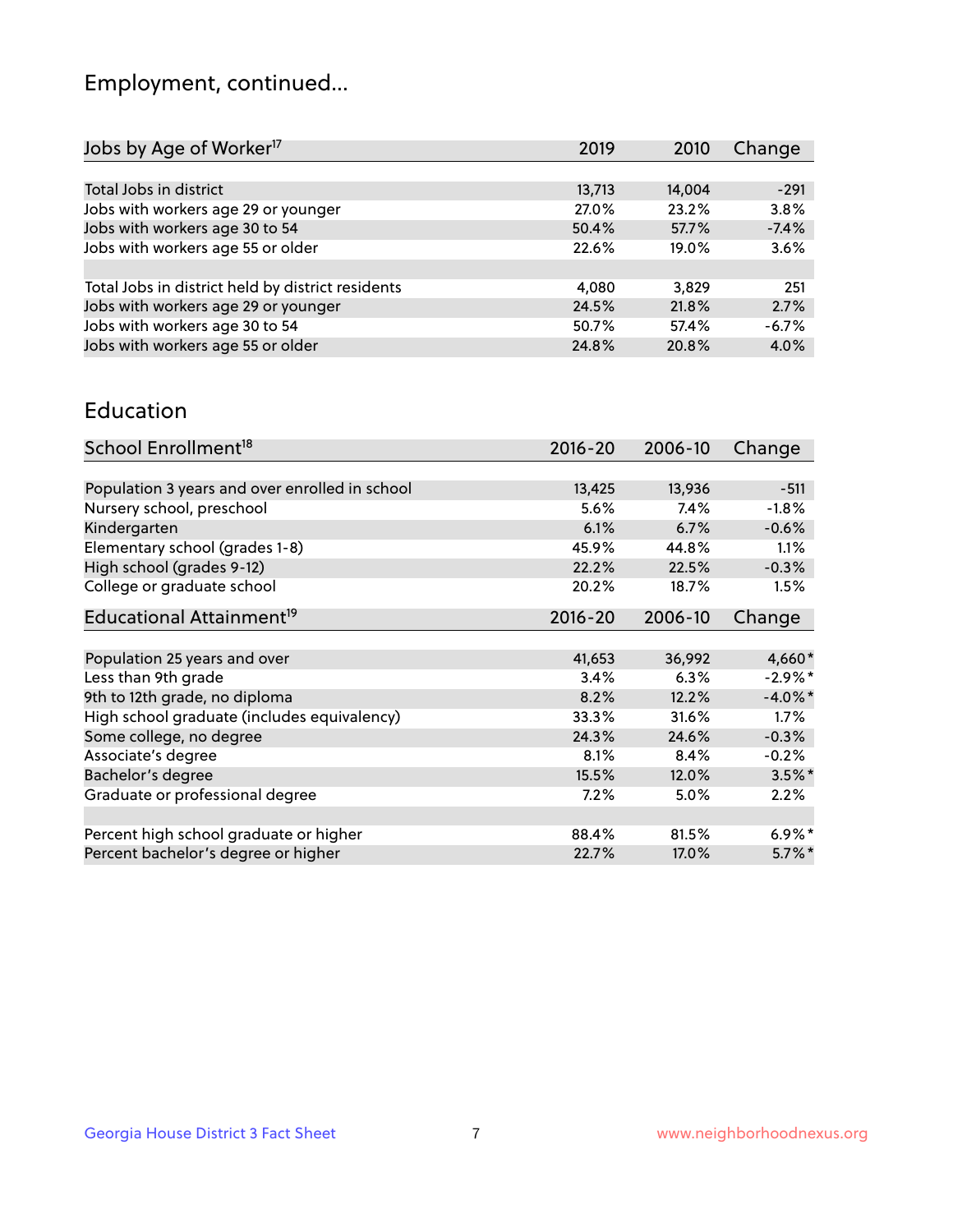## Housing

| Households by Type <sup>20</sup>                     | 2016-20     | 2006-10 | Change     |
|------------------------------------------------------|-------------|---------|------------|
|                                                      |             |         |            |
| <b>Total households</b>                              | 22,458      | 21,408  | $1,050*$   |
| Family households (families)                         | 70.7%       | 71.4%   | $-0.7%$    |
| With own children under 18 years                     | 26.1%       | 31.8%   | $-5.7\%$ * |
| Married-couple family                                | 56.1%       | 55.5%   | 0.7%       |
| With own children of the householder under 18 years  | 20.7%       | 23.0%   | $-2.3%$    |
| Male householder, no wife present, family            | 3.3%        | 4.8%    | $-1.5%$    |
| With own children of the householder under 18 years  | 1.1%        | 2.5%    | $-1.4\%$ * |
| Female householder, no husband present, family       | 11.3%       | 11.1%   | 0.2%       |
| With own children of the householder under 18 years  | 4.3%        | 6.3%    | $-2.0\%$ * |
| Nonfamily households                                 | 29.3%       | 28.6%   | 0.7%       |
| Householder living alone                             | 25.4%       | 24.5%   | 0.8%       |
| 65 years and over                                    | 11.3%       | 10.7%   | 0.6%       |
| Households with one or more people under 18 years    | 30.5%       | 36.3%   | $-5.8\%$ * |
| Households with one or more people 65 years and over | 32.9%       | 26.3%   | $6.6\%$ *  |
| Average household size                               | 2.61        | 2.56    | $0.05*$    |
| Average family size                                  | 3.12        | 3.05    | 0.07       |
|                                                      |             |         |            |
| Housing Occupancy <sup>21</sup>                      | $2016 - 20$ | 2006-10 | Change     |
| Total housing units                                  | 24,658      | 23,354  | $1,304*$   |
| Occupied housing units                               | 91.1%       | 91.7%   | $-0.6%$    |
| Vacant housing units                                 | 8.9%        | 8.3%    | 0.6%       |
|                                                      |             |         |            |
| Homeowner vacancy rate                               | 1.5         | 1.9     | $-0.4$     |
| Rental vacancy rate                                  | 3.4         | 7.3     | $-3.9$     |
| Units in Structure <sup>22</sup>                     | 2016-20     | 2006-10 | Change     |
|                                                      |             |         |            |
| Total housing units                                  | 24,658      | 23,354  | $1,304*$   |
| 1-unit, detached                                     | 69.7%       | 71.5%   | $-1.7%$    |
| 1-unit, attached                                     | 4.1%        | 3.0%    | $1.1\%$ *  |
| 2 units                                              | 3.9%        | 2.8%    | 1.1%       |
| 3 or 4 units                                         | 5.0%        | 2.5%    | $2.5\%$ *  |
| 5 to 9 units                                         | 3.8%        | 3.4%    | 0.4%       |
| 10 to 19 units                                       | 1.7%        | 2.2%    | $-0.5%$    |
| 20 or more units                                     | 0.8%        | 1.8%    | $-0.9%$    |
| Mobile home                                          | 10.9%       | 12.8%   | $-2.0%$    |
| Boat, RV, van, etc.                                  | 0.0%        | 0.0%    | 0.0%       |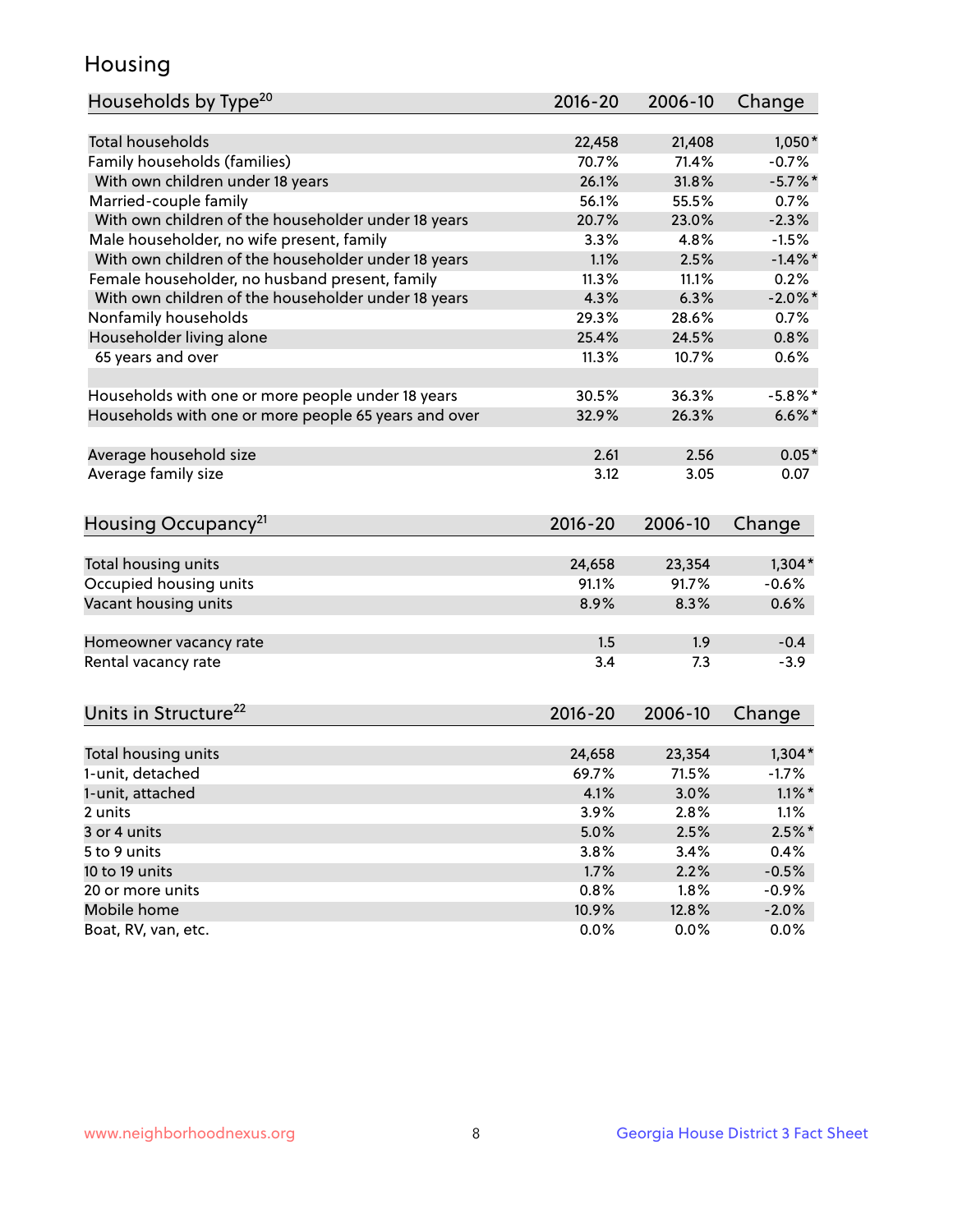## Housing, Continued...

| Year Structure Built <sup>23</sup>             | 2016-20     | 2006-10 | Change     |
|------------------------------------------------|-------------|---------|------------|
| Total housing units                            | 24,658      | 23,354  | $1,304*$   |
| Built 2014 or later                            | 2.4%        | (X)     | (X)        |
| Built 2010 to 2013                             | 2.3%        | (X)     | (X)        |
| Built 2000 to 2009                             | 22.1%       | 22.3%   | $-0.2%$    |
| Built 1990 to 1999                             | 21.1%       | 22.6%   | $-1.4%$    |
| Built 1980 to 1989                             | 12.7%       | 13.6%   | $-0.9%$    |
| Built 1970 to 1979                             | 17.8%       | 13.7%   | 4.1%*      |
| Built 1960 to 1969                             | 10.3%       | 10.9%   | $-0.6%$    |
| Built 1950 to 1959                             | 6.1%        | 8.8%    | $-2.7\%$ * |
| Built 1940 to 1949                             | 3.0%        | 3.1%    | $-0.0%$    |
| Built 1939 or earlier                          | 2.1%        | 5.1%    | $-2.9\%$ * |
|                                                |             |         |            |
| Housing Tenure <sup>24</sup>                   | $2016 - 20$ | 2006-10 | Change     |
| Occupied housing units                         | 22,458      | 21,408  | $1,050*$   |
| Owner-occupied                                 | 72.8%       | 74.6%   | $-1.8%$    |
| Renter-occupied                                | 27.2%       | 25.4%   | 1.8%       |
|                                                |             |         |            |
| Average household size of owner-occupied unit  | 2.65        | 2.60    | 0.06       |
| Average household size of renter-occupied unit | 2.49        | 2.46    | 0.03       |
| Residence 1 Year Ago <sup>25</sup>             | $2016 - 20$ | 2006-10 | Change     |
| Population 1 year and over                     | 58,813      | 54,832  | 3,981*     |
| Same house                                     | 87.7%       | 85.1%   | $2.6\%*$   |
| Different house in the U.S.                    | 12.2%       | 14.8%   | $-2.6%$    |
| Same county                                    | 4.4%        | 6.8%    | $-2.4\%$ * |
| Different county                               | 7.8%        | 8.0%    | $-0.2%$    |
| Same state                                     | 3.7%        | 3.3%    | 0.4%       |
| Different state                                | 4.1%        | 4.7%    | $-0.6%$    |
| Abroad                                         | 0.1%        | 0.1%    | $-0.0%$    |
| Value of Housing Unit <sup>26</sup>            | $2016 - 20$ | 2006-10 | Change     |
|                                                |             |         |            |
| Owner-occupied units                           | 16,339      | 15,970  | 369        |
| Less than \$50,000                             | 8.0%        | 8.3%    | $-0.3%$    |
| \$50,000 to \$99,999                           | 17.6%       | 22.3%   | $-4.7\%$ * |
| \$100,000 to \$149,999                         | 25.3%       | 31.9%   | $-6.6\%$ * |
| \$150,000 to \$199,999                         | 23.7%       | 17.2%   | $6.5%$ *   |
| \$200,000 to \$299,999                         | 15.8%       | 11.6%   | $4.2\%$ *  |
| \$300,000 to \$499,999                         | 7.1%        | 6.8%    | 0.3%       |
| \$500,000 to \$999,999                         | 1.9%        | 1.8%    | 0.0%       |
| \$1,000,000 or more                            | 0.6%        | 0.1%    | 0.5%       |
| Median (dollars)                               | 148,184     | 129,337 | 18,847*    |
| Mortgage Status <sup>27</sup>                  | $2016 - 20$ | 2006-10 | Change     |
|                                                |             |         |            |
| Owner-occupied units                           | 16,339      | 15,970  | 369        |
| Housing units with a mortgage                  | 64.3%       | 67.0%   | $-2.7%$    |
| Housing units without a mortgage               | 35.7%       | 33.0%   | 2.7%       |

Georgia House District 3 Fact Sheet 9 9 9 Www.neighborhoodnexus.org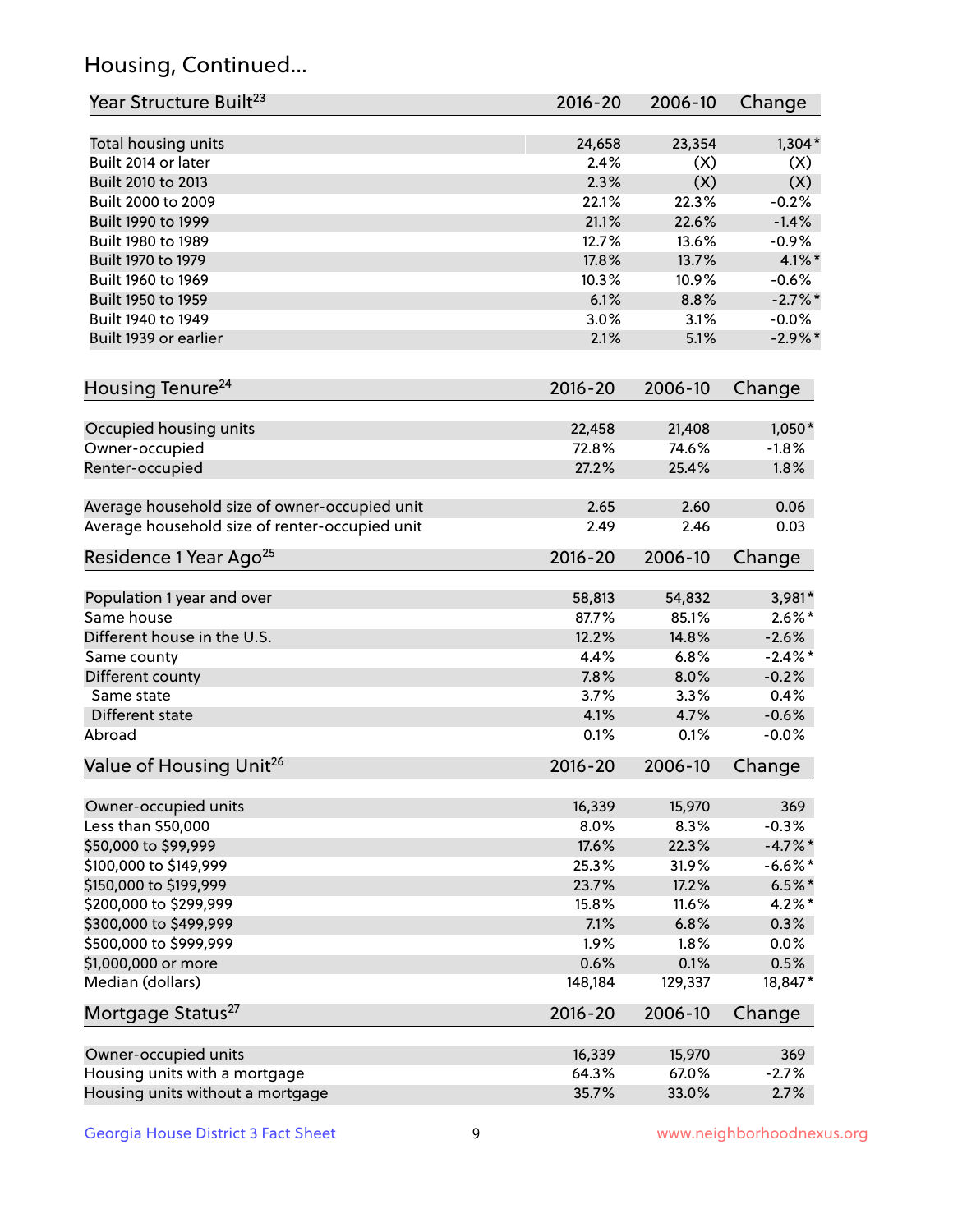## Housing, Continued...

| Selected Monthly Owner Costs <sup>28</sup>                                            | 2016-20     | 2006-10 | Change      |
|---------------------------------------------------------------------------------------|-------------|---------|-------------|
| Housing units with a mortgage                                                         | 10,505      | 10,698  | $-193$      |
| Less than \$300                                                                       | 0.2%        | 0.0%    | 0.2%        |
| \$300 to \$499                                                                        | 1.3%        | 2.7%    | $-1.4%$     |
| \$500 to \$999                                                                        | 34.5%       | 38.4%   | $-3.9%$     |
| \$1,000 to \$1,499                                                                    | 41.9%       | 35.7%   | $6.2\%$     |
| \$1,500 to \$1,999                                                                    | 12.3%       | 14.9%   | $-2.6%$     |
| \$2,000 to \$2,999                                                                    | 7.9%        | 7.4%    | 0.5%        |
| \$3,000 or more                                                                       | 1.8%        | 0.9%    | 0.9%        |
| Median (dollars)                                                                      | 1,126       | 1,106   | 20          |
|                                                                                       |             |         |             |
| Housing units without a mortgage                                                      | 5,834       | 5,272   | 562         |
| Less than \$150                                                                       | 5.6%        | 7.0%    | $-1.4%$     |
| \$150 to \$249                                                                        | 14.4%       | 26.6%   | $-12.2\%$ * |
| \$250 to \$349                                                                        | 29.9%       | 32.1%   | $-2.2%$     |
| \$350 to \$499                                                                        | 28.3%       | 24.5%   | 3.7%        |
| \$500 to \$699                                                                        | 13.2%       | 7.1%    | 6.1%        |
| \$700 or more                                                                         | 8.6%        | 2.7%    | 5.9%        |
| Median (dollars)                                                                      | 350         | 297     | $54*$       |
| Selected Monthly Owner Costs as a Percentage of<br>Household Income <sup>29</sup>     | $2016 - 20$ | 2006-10 | Change      |
| Housing units with a mortgage (excluding units where<br>SMOCAPI cannot be computed)   | 10,505      | 10,639  | $-134$      |
| Less than 20.0 percent                                                                | 54.6%       | 40.4%   | 14.3%*      |
| 20.0 to 24.9 percent                                                                  | 15.8%       | 16.0%   | $-0.2%$     |
| 25.0 to 29.9 percent                                                                  | 7.6%        | 16.2%   | $-8.6\%$ *  |
| 30.0 to 34.9 percent                                                                  | 4.6%        | 7.7%    | $-3.2\%$ *  |
| 35.0 percent or more                                                                  | 17.3%       | 19.7%   | $-2.4%$     |
| Not computed                                                                          | $\pmb{0}$   | 59      | $-59$       |
| Housing unit without a mortgage (excluding units where<br>SMOCAPI cannot be computed) | 5,791       | 5,240   | 551         |
| Less than 10.0 percent                                                                | 51.6%       | 49.3%   | 2.4%        |
| 10.0 to 14.9 percent                                                                  | 22.7%       | 20.2%   | 2.5%        |
| 15.0 to 19.9 percent                                                                  | 7.0%        | 12.2%   | $-5.2\%$ *  |
| 20.0 to 24.9 percent                                                                  | 7.4%        | 6.3%    | 1.1%        |
| 25.0 to 29.9 percent                                                                  | 2.1%        | 2.8%    | $-0.7%$     |
| 30.0 to 34.9 percent                                                                  | 1.5%        | 1.9%    | $-0.5%$     |
| 35.0 percent or more                                                                  | 7.7%        | 7.3%    | 0.3%        |
| Not computed                                                                          | 43          | 32      | 11          |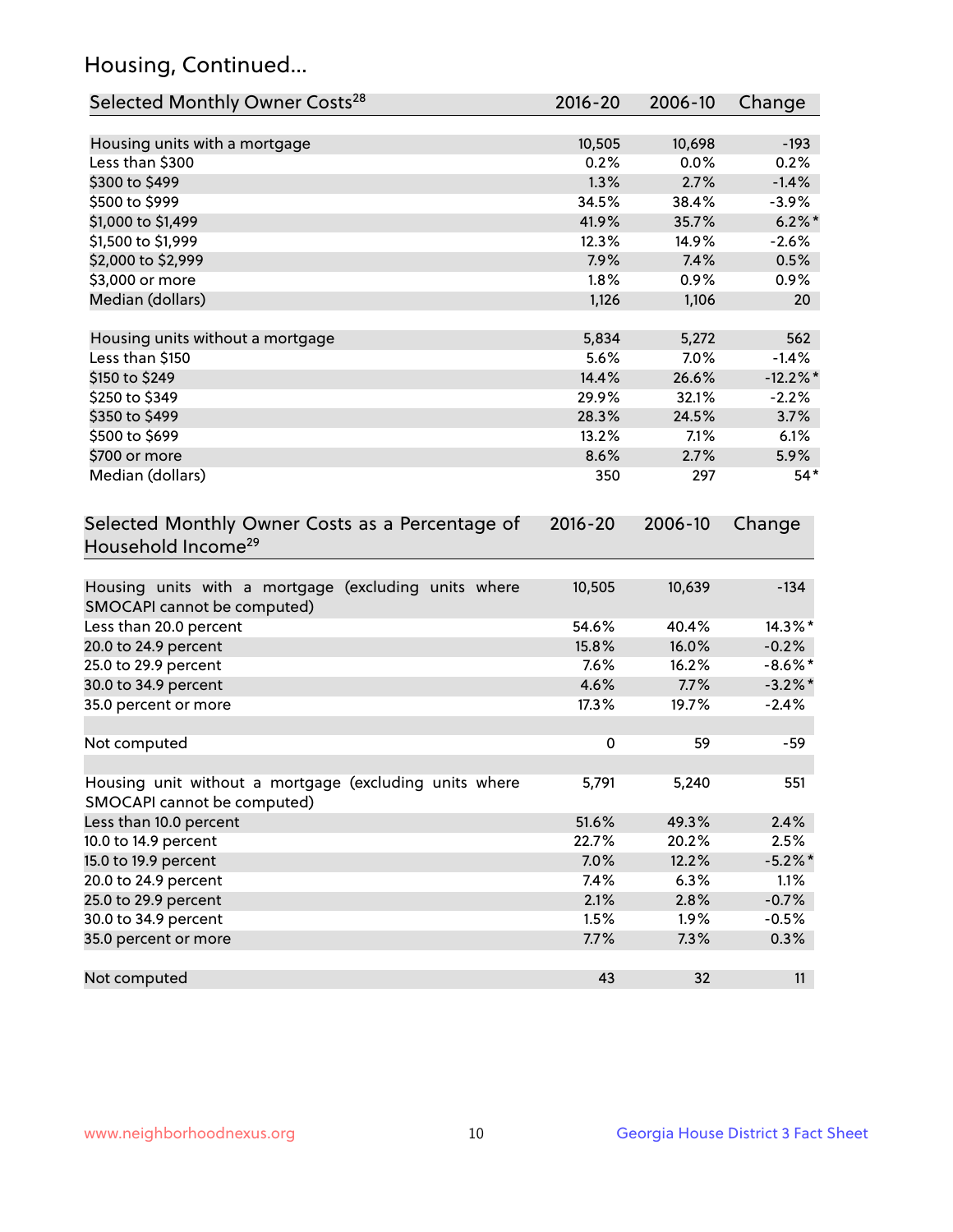## Housing, Continued...

| Gross Rent <sup>30</sup>   | 2016-20 | 2006-10 | Change   |
|----------------------------|---------|---------|----------|
|                            |         |         |          |
| Occupied units paying rent | 5,618   | 4,878   | $741*$   |
| Less than \$200            | $0.0\%$ | 4.2%    | $-4.2%$  |
| \$200 to \$499             | 16.4%   | 27.1%   | $-10.7%$ |
| \$500 to \$749             | 32.3%   | 32.9%   | $-0.5%$  |
| \$750 to \$999             | 32.5%   | 19.6%   | 12.9%*   |
| \$1,000 to \$1,499         | 16.9%   | 11.2%   | 5.7%     |
| \$1,500 to \$1,999         | 1.8%    | 2.0%    | $-0.1%$  |
| \$2,000 or more            | $0.0\%$ | 3.0%    | $-3.0%$  |
| Median (dollars)           | 760     | 642     | $118*$   |
|                            |         |         |          |
| No rent paid               | 500     | 560     | $-59$    |
|                            |         |         |          |

| Gross Rent as a Percentage of Household Income <sup>31</sup>                   | $2016 - 20$ | 2006-10 | Change  |
|--------------------------------------------------------------------------------|-------------|---------|---------|
|                                                                                |             |         |         |
| Occupied units paying rent (excluding units where GRAPI<br>cannot be computed) | 5,582       | 4,864   | 718     |
| Less than 15.0 percent                                                         | 19.4%       | 9.3%    | 10.1%   |
| 15.0 to 19.9 percent                                                           | 18.7%       | 16.9%   | 1.8%    |
| 20.0 to 24.9 percent                                                           | 11.2%       | 17.0%   | $-5.9%$ |
| 25.0 to 29.9 percent                                                           | 13.6%       | 12.6%   | 1.0%    |
| 30.0 to 34.9 percent                                                           | 5.6%        | 8.3%    | $-2.7%$ |
| 35.0 percent or more                                                           | 31.4%       | 35.8%   | $-4.4%$ |
|                                                                                |             |         |         |
| Not computed                                                                   | 536         | 573     | -37     |

## Transportation

| Commuting to Work <sup>32</sup>           | 2016-20 | 2006-10 | Change    |
|-------------------------------------------|---------|---------|-----------|
|                                           |         |         |           |
| Workers 16 years and over                 | 27,552  | 25,289  | $2,263*$  |
| Car, truck, or van - drove alone          | 85.5%   | 86.5%   | $-1.0%$   |
| Car, truck, or van - carpooled            | 9.4%    | 9.7%    | $-0.3%$   |
| Public transportation (excluding taxicab) | $0.0\%$ | 0.5%    | $-0.4%$   |
| Walked                                    | 0.5%    | 0.2%    | 0.3%      |
| Other means                               | 0.7%    | 0.7%    | 0.0%      |
| Worked at home                            | 3.9%    | 2.5%    | $1.4\%$ * |
|                                           |         |         |           |
| Mean travel time to work (minutes)        | 23.2    | 22.0    | $1.2\,$   |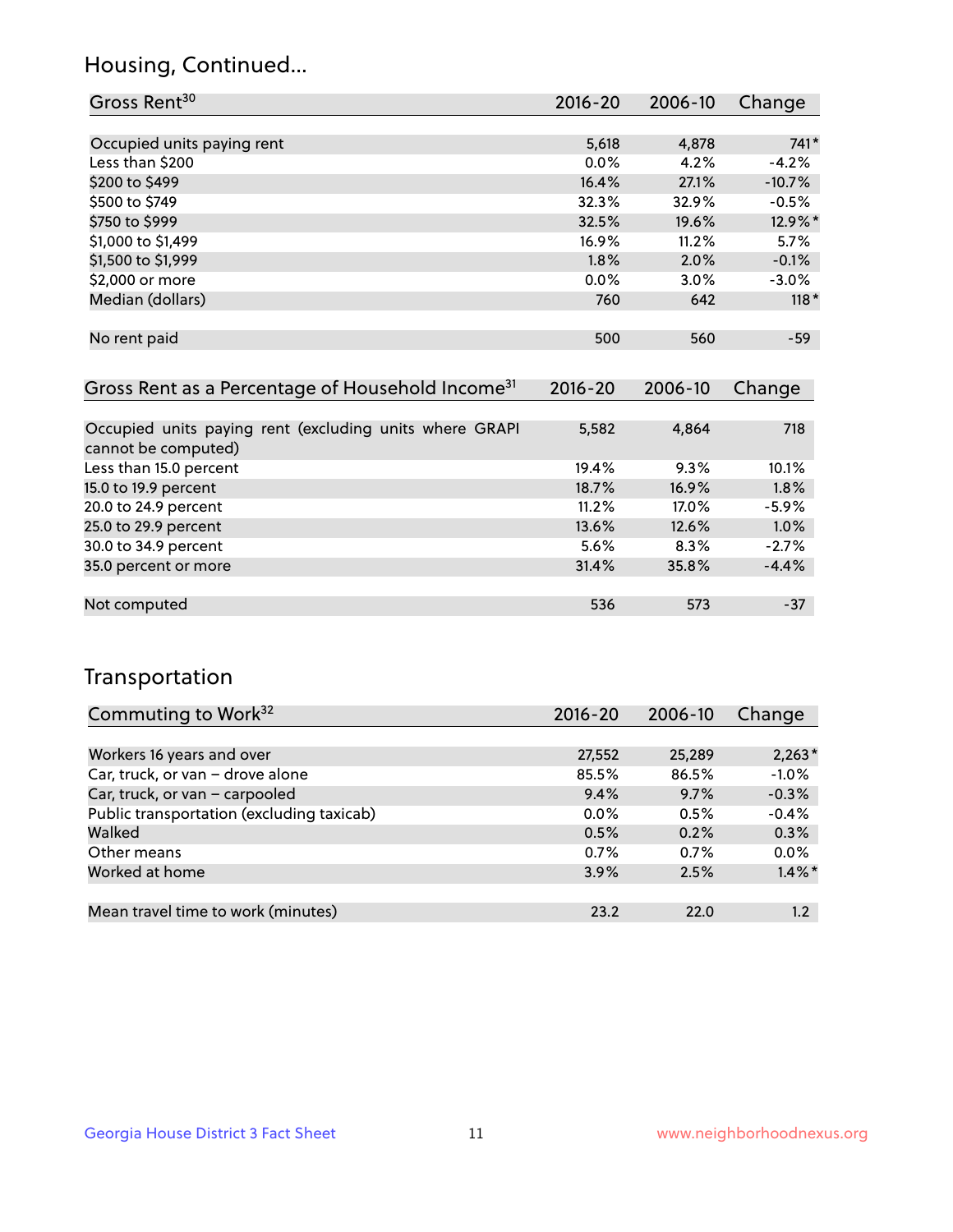## Transportation, Continued...

| Vehicles Available <sup>33</sup> | $2016 - 20$ | 2006-10 | Change   |
|----------------------------------|-------------|---------|----------|
|                                  |             |         |          |
| Occupied housing units           | 22,458      | 21,408  | $1,050*$ |
| No vehicles available            | 5.0%        | 4.2%    | 0.7%     |
| 1 vehicle available              | 29.2%       | 32.3%   | $-3.0%$  |
| 2 vehicles available             | 41.1%       | 40.5%   | 0.6%     |
| 3 or more vehicles available     | 24.7%       | 23.0%   | 1.7%     |

#### Health

| Health Insurance coverage <sup>34</sup>                 | 2016-20 |
|---------------------------------------------------------|---------|
|                                                         |         |
| Civilian Noninstitutionalized Population                | 58,666  |
| With health insurance coverage                          | 88.8%   |
| With private health insurance coverage                  | 69.6%   |
| With public health coverage                             | 34.7%   |
| No health insurance coverage                            | 11.2%   |
| Civilian Noninstitutionalized Population Under 19 years | 13,740  |
| No health insurance coverage                            | 6.6%    |
| Civilian Noninstitutionalized Population 19 to 64 years | 34,251  |
| In labor force:                                         | 26,508  |
| Employed:                                               | 25,545  |
| With health insurance coverage                          | 85.1%   |
| With private health insurance coverage                  | 82.3%   |
| With public coverage                                    | 4.5%    |
| No health insurance coverage                            | 14.9%   |
| Unemployed:                                             | 964     |
| With health insurance coverage                          | 52.6%   |
| With private health insurance coverage                  | 35.7%   |
| With public coverage                                    | 22.3%   |
| No health insurance coverage                            | 47.4%   |
| Not in labor force:                                     | 7,743   |
| With health insurance coverage                          | 81.9%   |
| With private health insurance coverage                  | 49.8%   |
| With public coverage                                    | 44.9%   |
| No health insurance coverage                            | 18.1%   |